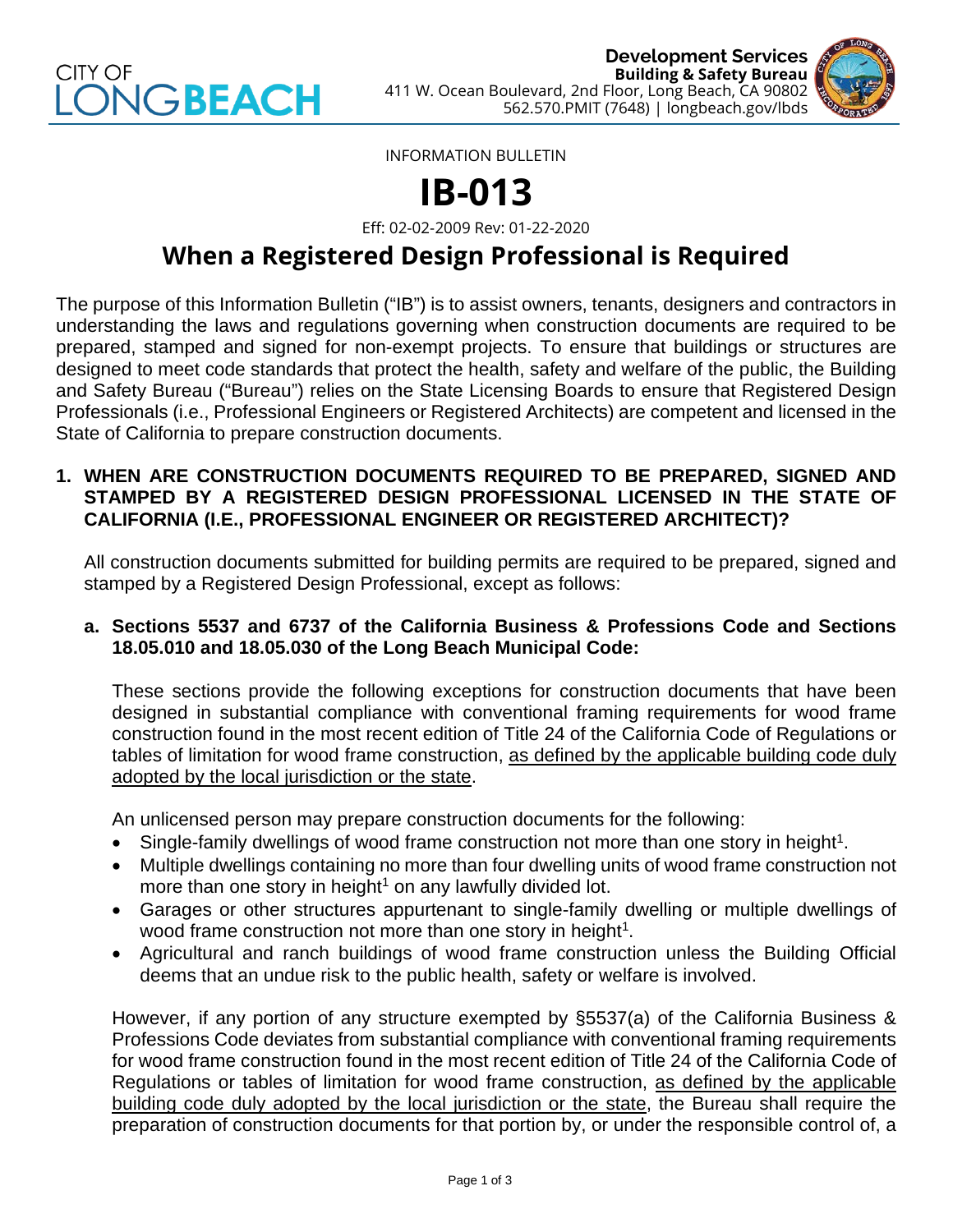Registered Design Professional. The construction documents for that portion shall bear the stamp and signature of the licensee who is responsible for their preparation.

#### **b. Sections 5538 and 6745 of the California Business & Professions Code:**

These sections of the California Business & Professions Code do not prohibit any person from furnishing construction documents for any of the following:

- Nonstructural or nonseismic store fronts, interior alterations or additions, fixtures, cabinetwork, furniture, or other appliances or equipment.
- Any nonstructural or nonseismic alterations or additions necessary to provide for their installation.

However, an unlicensed person may not prepare construction documents for those alterations that will change or affect any components of the **structural system** or **safety** of the building or its occupants.

Except as specifically noted above, here are some examples of projects that would require construction documents to be prepared, signed and stamped by a Registered Design Professional:

- New buildings and additions to existing buildings,
- Projects with structural alterations,
- All Groups A (Assembly), E (Educational and Day Care), F (Factory and Industrial), H (High-Hazard), I (Institutional), L (Research Laboratories), R-1, R-2, R-3.1 or R-4 (Residential) Occupancies,
- Projects with mixed occupancies,
- Interior alteration with an occupancy change,
- Alteration, repair or rehabilitation projects that will change or affect fire-resistance-rated constructions, fire-protection systems or means of egress (exit) requirements,
- Nonstructural component or equipment attached to building requiring seismic design per Chapter 13 of ASCE 7 Minimum Design Loads for Buildings and Other Structures,
- All new construction of buildings and portion of buildings, including substantial improvements to buildings, located within flood hazard areas that are subject to Section 1612 of the California Building Code or ASCE 24 Flood Resistant Design and Construction,
- Any project not deemed exempt by the Building Official.

#### **2. WHAT CONSTRUCTION DOCUMENTS ARE REQUIRED TO BE SIGNED AND WET STAMPED?**

Sections 5536.1 and 5536.2 of the California Business & Professions Code requires as a conditions precedent to the issuance of the building permit the signature and stamp on the construction documents by the person who prepared or was in responsible control of the construction documents. To ensure compliance with these sections, the Bureau may require that each sheet of the original construction documents, including the first page or cover sheet of the calculations, specifications and reports (if any), shall bear the seal or wet stamp (including the licensee's name, license number and expiration date) and signature of the Registered Design Professional. Copies of the original construction documents that bear the seal or stamp and signature of the Registered Design